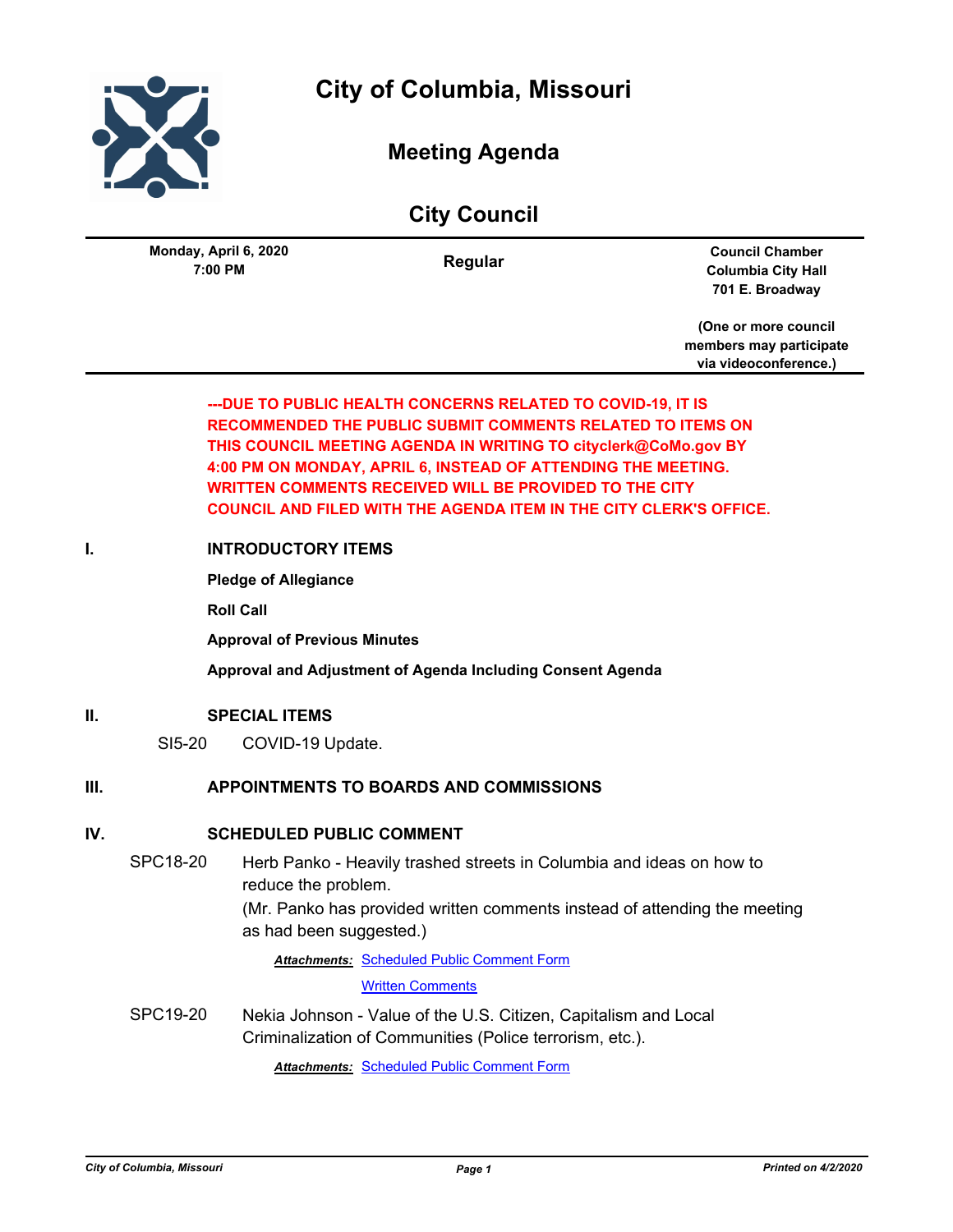#### **V. PUBLIC HEARINGS**

PH13-20 Consider an amendment to the FY 2019 CDBG and HOME Annual Action Plan.

[See R51-20/Mayor Memo] *Recommended Action:*

**Attachments: [Council Memo](http://gocolumbiamo.legistar.com/gateway.aspx?M=F&ID=1d5e7de0-f97f-4cd9-9347-6482084b2b9f.docx)** 

[FY 2019 CDBG and HOME Annual Action Plan Amendment](http://gocolumbiamo.legistar.com/gateway.aspx?M=F&ID=b9b5174f-f92d-4961-9a2c-9a98c7a3a40c.pdf)

R51-20 Approving an amendment to the FY 2019 CDBG and HOME Annual Action Plan.

**Recommended Action:** [Read & Vote/Mayor Memo]

**Attachments: [Council Memo](http://gocolumbiamo.legistar.com/gateway.aspx?M=F&ID=dbddd4a3-2e0c-416c-8888-aad714db434c.docx)** 

**[Resolution](http://gocolumbiamo.legistar.com/gateway.aspx?M=F&ID=82332911-1721-451d-8421-a59c03d02802.doc)** 

[Exhibit A to Resolution](http://gocolumbiamo.legistar.com/gateway.aspx?M=F&ID=54d06e37-55f4-449f-a776-1b15c9b98236.pdf)

R52-20 Approving Amendment #2 to the FY 2019 CDBG and HOME Annual Action Plan; establishing revised CDBG and HOME Program Administrative Guidelines.

[Read & Vote/Mayor Memo] *Recommended Action:*

**Attachments: [Council Memo](http://gocolumbiamo.legistar.com/gateway.aspx?M=F&ID=5e2e56bf-4fbc-4dc4-9f67-c76f92d2ceb7.docx)** 

[CDBG and HOME Guidelines-Proposed Revision](http://gocolumbiamo.legistar.com/gateway.aspx?M=F&ID=5956de25-75f4-4d45-91c7-33da9829412c.pdf)

**[Resolution](http://gocolumbiamo.legistar.com/gateway.aspx?M=F&ID=8110c809-58e7-4f75-a29d-c3e656db2624.doc)** 

[Exhibit A to Resolution](http://gocolumbiamo.legistar.com/gateway.aspx?M=F&ID=c736094c-20d7-4030-aef4-372e8e375a3e.docx)

**[Exhibit B to Resolution](http://gocolumbiamo.legistar.com/gateway.aspx?M=F&ID=d367425f-f155-4349-b0af-f383ae9925c7.pdf)** 

PH14-20 Proposed replacement and improvement of the storm drainage infrastructure on a portion of Ross Street west of William Street.

[Need Motion/Mayor Memo] *Recommended Action:*

**Attachments: [Council Memo](http://gocolumbiamo.legistar.com/gateway.aspx?M=F&ID=f328885c-f5a9-45c2-988d-1d8e311eeae5.docx)** 

[Location Map](http://gocolumbiamo.legistar.com/gateway.aspx?M=F&ID=c6c5fc38-ad20-43d2-b1f6-edb10c65983f.pdf)

[Diagram](http://gocolumbiamo.legistar.com/gateway.aspx?M=F&ID=8c5544f1-0da3-411b-82a4-abc0b7f82d80.pdf)

[Contact Log](http://gocolumbiamo.legistar.com/gateway.aspx?M=F&ID=8f0fba9a-af23-4197-b314-261c5ada679a.pdf)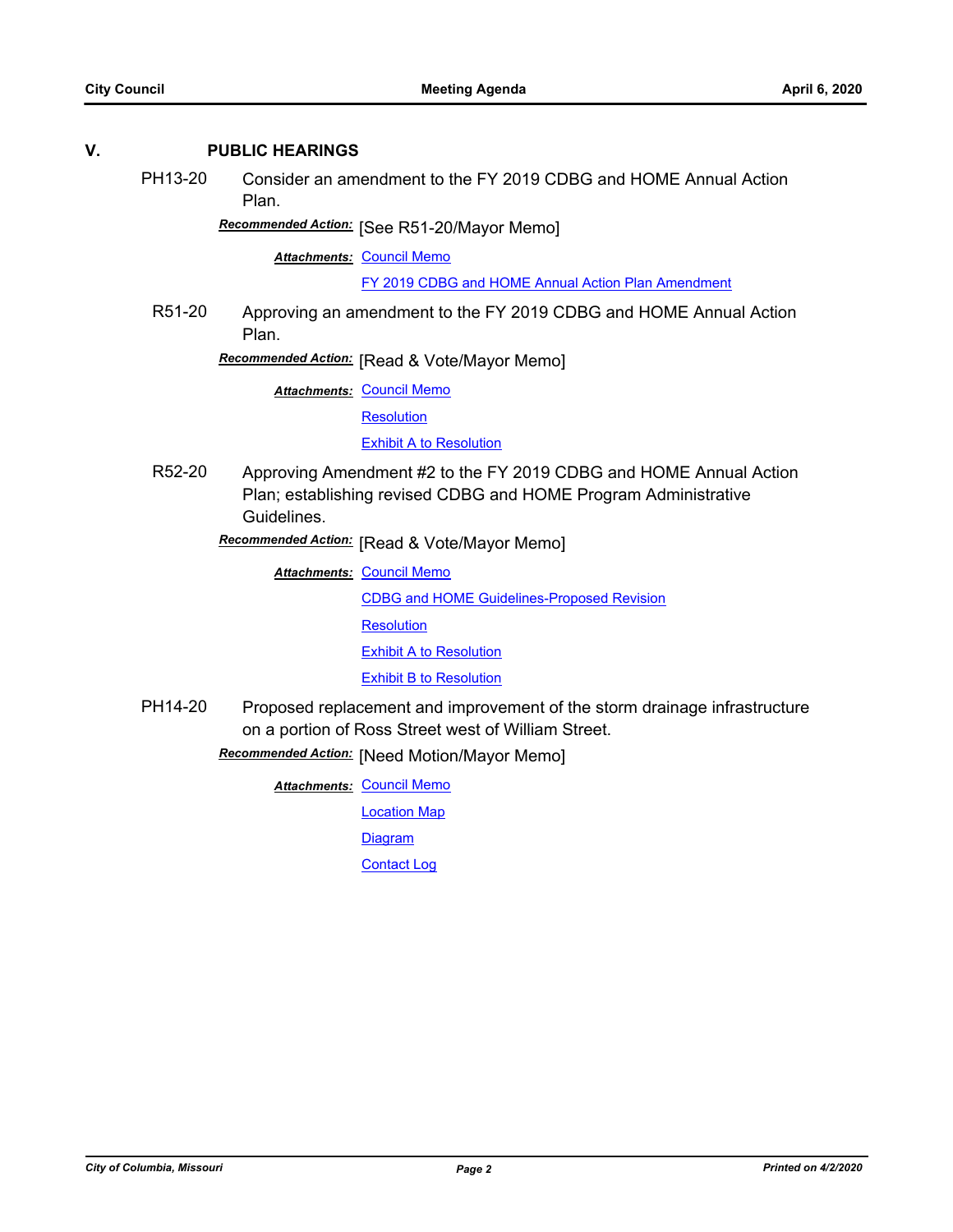#### **VI. OLD BUSINESS**

PR45-20 Adopting the Crime Prevention Through Environmental Design (CPTED) concept and principles; incorporating cost-efficient CPTED principles and practices in proposed land development and redevelopment projects; and providing for the implementation and enforcement of CPTED standards.

**Recommended Action:** [Read & Vote/Mayor Memo]

**Attachments: [Council Memo](http://gocolumbiamo.legistar.com/gateway.aspx?M=F&ID=db46fd9f-b71d-41a4-8b5c-e882e03e8216.docx)** 

[Policy Resolution](http://gocolumbiamo.legistar.com/gateway.aspx?M=F&ID=2716a9ff-3ae5-4d2f-b82e-b3574a99dd99.doc)

[Attachment A to Policy Resolution](http://gocolumbiamo.legistar.com/gateway.aspx?M=F&ID=21365207-6d62-43c9-a7db-2ac9da7cd197.docx)

### **VII. CONSENT AGENDA**

B56-20 Authorizing an annexation agreement with Danny R. Summers and Sylvia M. Greer for contiguous property located at the terminus of Cherry Bark Court and south of Old Ridge Road (3805 Cherry Bark Court) (Case No. 50-2020).

Recommended Action: [2nd Read & Vote/Mayor Memo]

- **Attachments: [Council Memo](http://gocolumbiamo.legistar.com/gateway.aspx?M=F&ID=4ec63b3f-7be4-4549-b266-f7a19b695005.docx)** [Locator Maps](http://gocolumbiamo.legistar.com/gateway.aspx?M=F&ID=ed985116-51b4-48f6-8d0a-5bc9d5288ed8.pdf) [Resolution No. 36-20](http://gocolumbiamo.legistar.com/gateway.aspx?M=F&ID=d3a16603-8dfc-48ea-a9a6-a16e351265ce.pdf) **[Ordinance](http://gocolumbiamo.legistar.com/gateway.aspx?M=F&ID=7f4c7869-6059-4025-9b4d-4f80fd8f2ab2.doc)** [Exhibit A to Ordinance](http://gocolumbiamo.legistar.com/gateway.aspx?M=F&ID=67f736d5-3d89-40cb-85ab-9f7a0510086f.pdf)
- B57-20 Approving the Final Plat of "Rock Bridge Elementary Subdivision" located on the southeast corner of the Providence Road and Highway 163 intersection (5151 S. Highway 163); authorizing a performance contract (Case No. 5-2020).

Recommended Action: [2nd Read & Vote/Mayor Memo]

**Attachments: [Council Memo](http://gocolumbiamo.legistar.com/gateway.aspx?M=F&ID=ba98d8eb-457d-4c34-b3ec-2f14794a185f.docx)** 

**[Staff Report to Planning and Zoning Commission](http://gocolumbiamo.legistar.com/gateway.aspx?M=F&ID=742b7ac8-e3b3-4ac5-8a49-14dcd10ea93e.docx)** 

[Locator Maps](http://gocolumbiamo.legistar.com/gateway.aspx?M=F&ID=2af05cbc-e0e5-42d8-aab4-e94964419a3c.pdf)

[Final Plat](http://gocolumbiamo.legistar.com/gateway.aspx?M=F&ID=fefa4df2-3fee-4691-ada8-43f39af35364.pdf)

[Excerpts from Minutes](http://gocolumbiamo.legistar.com/gateway.aspx?M=F&ID=989c2756-d811-4a3e-b969-e56c6f636792.docx)

**[Ordinance](http://gocolumbiamo.legistar.com/gateway.aspx?M=F&ID=eaa6347b-1ef0-4f6d-878a-6d13b112a889.doc)** 

[Exhibit A to Ordinance](http://gocolumbiamo.legistar.com/gateway.aspx?M=F&ID=0eefb54c-80af-45ff-97b1-eb966a99323c.pdf)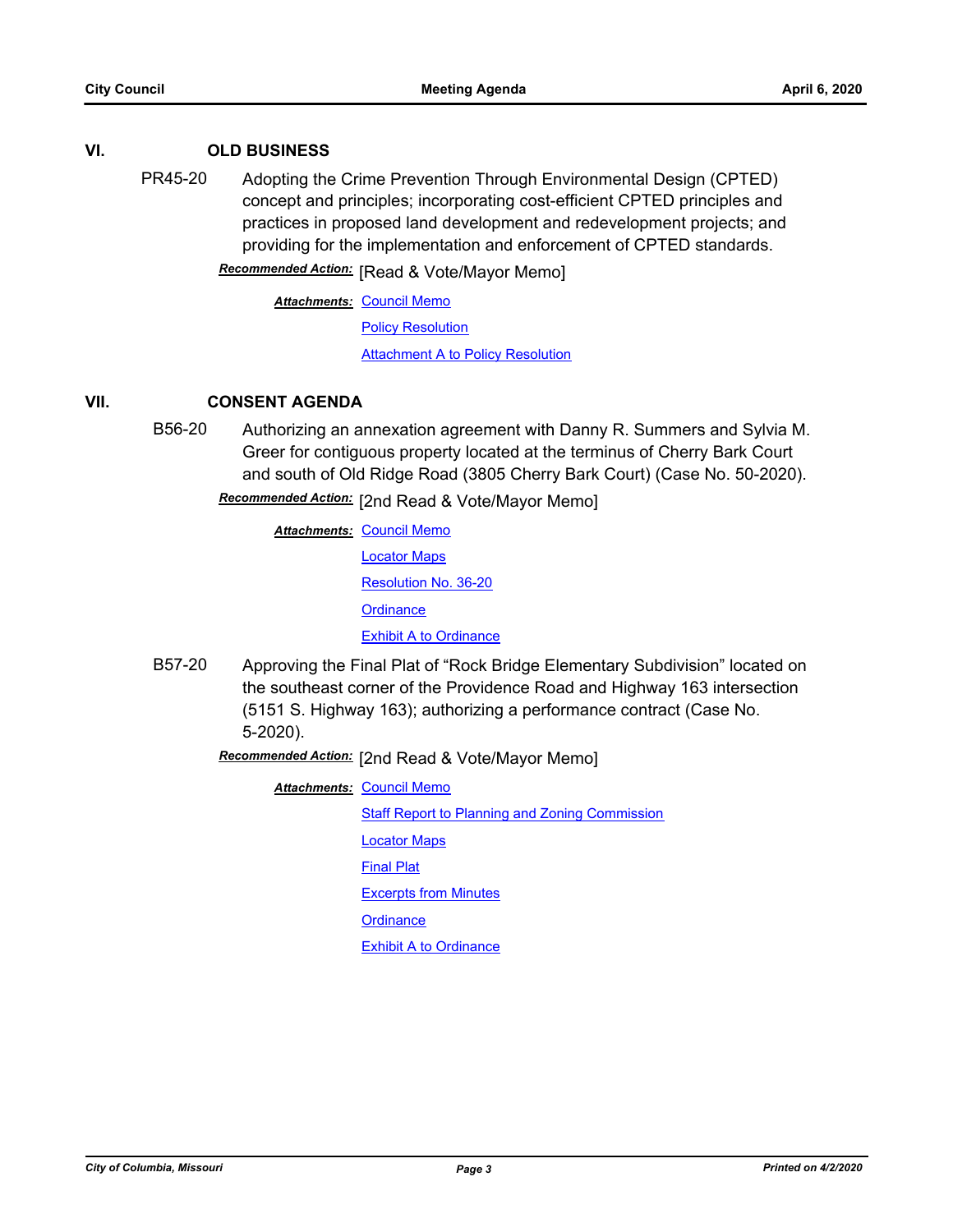B58-20 Approving the Final Plat of "Old Hawthorne Plat 14" located on the south side of Wild Horse Court and east of Rolling Hills Road (5404 Wild Horse Court); authorizing a performance contract (Case No. 71-2020).

Recommended Action: [2nd Read & Vote/Mayor Memo]

**Attachments: [Council Memo](http://gocolumbiamo.legistar.com/gateway.aspx?M=F&ID=29511472-b642-4a28-b93c-a433913ea667.docx)** [Locator Maps](http://gocolumbiamo.legistar.com/gateway.aspx?M=F&ID=96843ce8-17bb-4eaa-9911-e2462f94a9c4.pdf) [Final Plat](http://gocolumbiamo.legistar.com/gateway.aspx?M=F&ID=4f84a274-4281-4008-a556-4fe1f68b13ab.pdf) **[Ordinance](http://gocolumbiamo.legistar.com/gateway.aspx?M=F&ID=a235067f-70dd-4323-8fd1-9cf87e509132.doc)** [Exhibit A to Ordinance](http://gocolumbiamo.legistar.com/gateway.aspx?M=F&ID=de974673-ee79-468e-9eda-14afc5fa08d9.pdf)

B59-20 Authorizing construction of sanitary sewer and storm water improvements to the Cullimore Cottages project located on the west side of Eighth Street and north of Fairview Avenue; authorizing the Purchasing Division to issue a contract for the project.

Recommended Action: [2nd Read & Vote/Mayor Memo]

**Attachments: [Council Memo](http://gocolumbiamo.legistar.com/gateway.aspx?M=F&ID=9921f3db-1a72-405d-8db4-758ef70c1ef7.docx)** [Map](http://gocolumbiamo.legistar.com/gateway.aspx?M=F&ID=bbd577a5-e2f1-44ce-b0cd-156ba700b3af.pdf) **[Diagram](http://gocolumbiamo.legistar.com/gateway.aspx?M=F&ID=2c2c177f-16c0-4b25-acac-bd987f3d3a4c.pdf) [Ordinance](http://gocolumbiamo.legistar.com/gateway.aspx?M=F&ID=7ff3cac3-096f-4c70-84a4-355d3d90075c.doc)** 

B60-20 Authorizing the City Manager to execute a grant of easement for underground electric purposes to Boone Electric Cooperative for the installation of underground electric power lines and electric cables and associated aboveground pad-mounted apparatus within the right-of-way located along a portion of the south side of International Drive to serve the Molly Thomas-Bowden Neighborhood Policing Center.

Recommended Action: [2nd Read & Vote/Mayor Memo]

**Attachments: [Council Memo](http://gocolumbiamo.legistar.com/gateway.aspx?M=F&ID=112b48b4-1005-4fb9-a887-ab0f41ea1881.docx)** 

**[Ordinance](http://gocolumbiamo.legistar.com/gateway.aspx?M=F&ID=9a870e36-c0e6-4ea7-bf12-1fd3b7766e2a.doc)** 

[Attachment A to Ordinance](http://gocolumbiamo.legistar.com/gateway.aspx?M=F&ID=6fc3a6df-cd68-477f-a0ab-1410bf592b64.pdf)

B61-20 Authorizing construction of improvements to the solid waste collection site located at 912 E. Walnut Street; authorizing the Purchasing Division to issue a contract for a portion of the work utilizing a duly authorized term and supply contractor.

Recommended Action: [2nd Read & Vote/Mayor Memo]

**Attachments: [Council Memo](http://gocolumbiamo.legistar.com/gateway.aspx?M=F&ID=806641e1-fcd2-40df-810c-f26ceee1bcbd.docx)** 

[Diagram](http://gocolumbiamo.legistar.com/gateway.aspx?M=F&ID=be37e471-9447-4018-bd3c-f8d2edc804fa.pdf)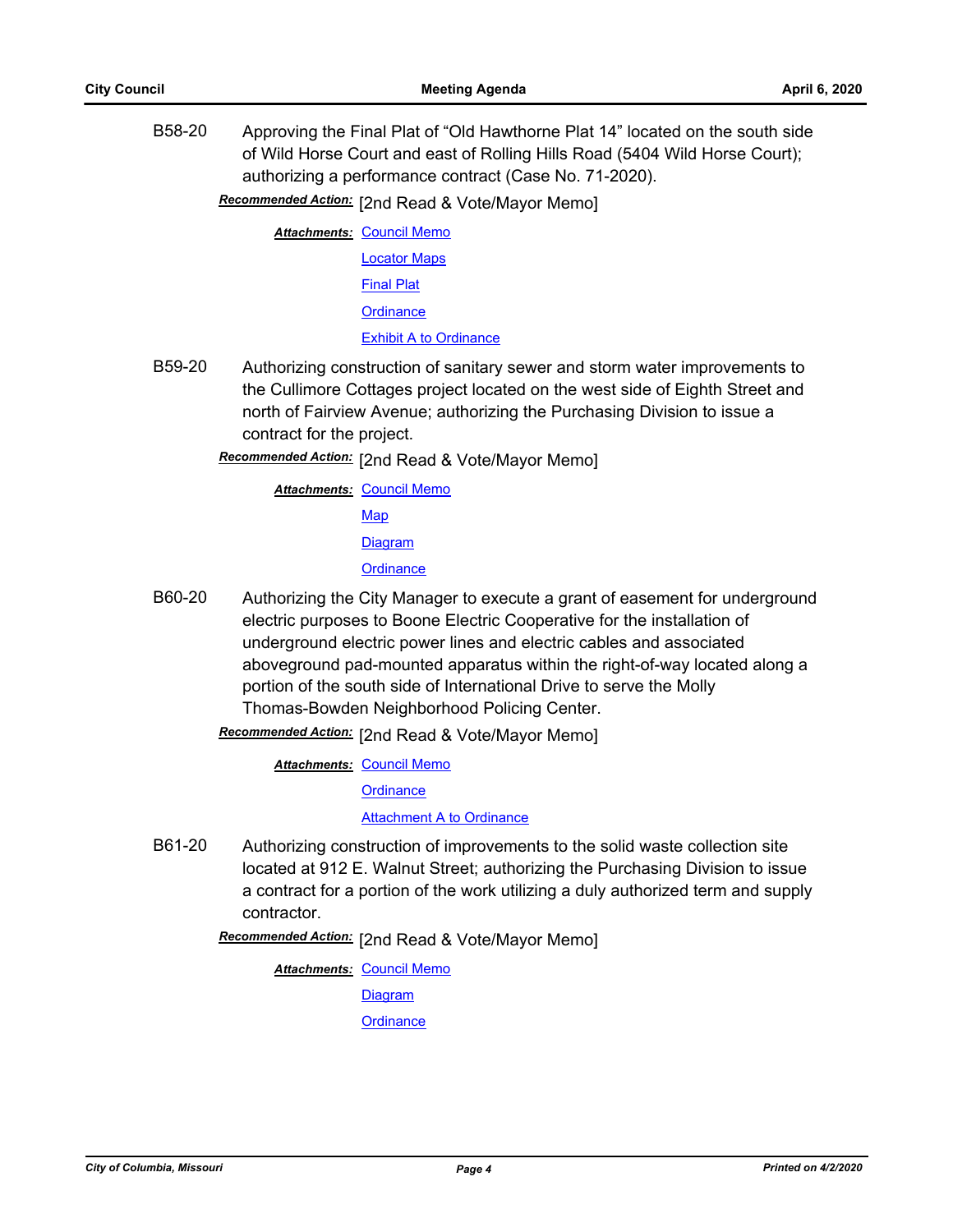B62-20 Authorizing the acquisition of easements for construction of the Tupelo Place and Larch Court sanitary sewer improvement project.

Recommended Action: [2nd Read & Vote/Mayor Memo]

**Attachments: [Council Memo](http://gocolumbiamo.legistar.com/gateway.aspx?M=F&ID=8d23ce56-f769-410e-93c1-1a9a1f77b54f.docx)** 

[Location Map](http://gocolumbiamo.legistar.com/gateway.aspx?M=F&ID=1c240ac5-688e-4161-aa56-b315a12a9a15.pdf)

[Diagram](http://gocolumbiamo.legistar.com/gateway.aspx?M=F&ID=0b6f0317-4c82-4ebc-b68f-17dadcd6b721.pdf)

[Project Graphic](http://gocolumbiamo.legistar.com/gateway.aspx?M=F&ID=3d85316a-e440-43d8-86f7-76e2c082f10f.pdf)

**[Ordinance](http://gocolumbiamo.legistar.com/gateway.aspx?M=F&ID=a2600b37-f41a-421e-bb81-337844be3804.doc)** 

- B63-20 Authorizing the acquisition of easements for construction of the Quail Drive storm water improvement project.
	- **Recommended Action:** [2nd Read & Vote/Mayor Memo]

**Attachments: [Council Memo](http://gocolumbiamo.legistar.com/gateway.aspx?M=F&ID=ec062102-3ee8-4909-b683-c78134524557.docx)** 

[Location Map](http://gocolumbiamo.legistar.com/gateway.aspx?M=F&ID=b3153d94-4ad0-44d5-9026-93126634a323.pdf) [Diagram](http://gocolumbiamo.legistar.com/gateway.aspx?M=F&ID=33e7e5cf-60af-44e5-a860-3aa6eac6d36f.pdf) [2511 Quail Drive Project Graphic](http://gocolumbiamo.legistar.com/gateway.aspx?M=F&ID=038e91b7-675c-4e5e-a470-ef964c32b301.pdf) [2601 Quail Drive Project Graphic](http://gocolumbiamo.legistar.com/gateway.aspx?M=F&ID=28716184-5f4e-4d08-b171-244704520f16.pdf) [2603 Quail Drive Project Graphic](http://gocolumbiamo.legistar.com/gateway.aspx?M=F&ID=2a055746-7e17-4cc1-9a5b-c106b57a0076.pdf) [2604 Quail Drive Project Graphic](http://gocolumbiamo.legistar.com/gateway.aspx?M=F&ID=ecc1bca6-4d74-4862-8827-ded88ac8224c.pdf) [2606 Quail Drive Project Graphic](http://gocolumbiamo.legistar.com/gateway.aspx?M=F&ID=19b167ed-011a-4691-bb72-bfdd6404a14a.pdf)

**[Ordinance](http://gocolumbiamo.legistar.com/gateway.aspx?M=F&ID=092da84a-d312-40cb-8e7b-f352d2a3f97f.doc)** 

B64-20 Accepting conveyances for sewer and drainage and utility purposes; accepting Stormwater Management/BMP Facilities Covenants.

[2nd Read & Vote/Mayor Memo] *Recommended Action:*

**Attachments: [Council Memo](http://gocolumbiamo.legistar.com/gateway.aspx?M=F&ID=7389b843-82e8-4e20-bbaa-6f3bf03a6a9b.docx)** 

**[Ordinance](http://gocolumbiamo.legistar.com/gateway.aspx?M=F&ID=5f24d7ea-ef23-445a-ade5-8f96c65561a8.doc)** 

B65-20 Accepting a conveyance for underground electric utility purposes.

Recommended Action: [2nd Read & Vote/Mayor Memo]

**Attachments: [Council Memo](http://gocolumbiamo.legistar.com/gateway.aspx?M=F&ID=7412df29-7e10-4c38-b7c1-6bb8773d33ac.docx)** 

#### **[Ordinance](http://gocolumbiamo.legistar.com/gateway.aspx?M=F&ID=7a7bd070-48ea-46b8-9785-6be6381bff0a.doc)**

B66-20 Authorizing construction of the Taxiway C2 and apron expansion project at the Columbia Regional Airport; calling for bids through the Purchasing Division; amending the FY 2020 Annual Budget by appropriating funds.

Recommended Action: [2nd Read & Vote/Mayor Memo]

**Attachments: [Council Memo](http://gocolumbiamo.legistar.com/gateway.aspx?M=F&ID=65c70297-5dc0-4b6d-a8ea-a837e2e4a5c5.docx)** 

[Correspondence from the Missouri Department of Transportation](http://gocolumbiamo.legistar.com/gateway.aspx?M=F&ID=9413a85c-7094-4726-a517-185e93d1d422.pdf) [Project Graphic](http://gocolumbiamo.legistar.com/gateway.aspx?M=F&ID=ec071d7b-561a-43bb-992a-96a73ca635ba.pdf) **[Ordinance](http://gocolumbiamo.legistar.com/gateway.aspx?M=F&ID=270f774c-1d57-4c4f-ae97-a04de264caa4.doc)**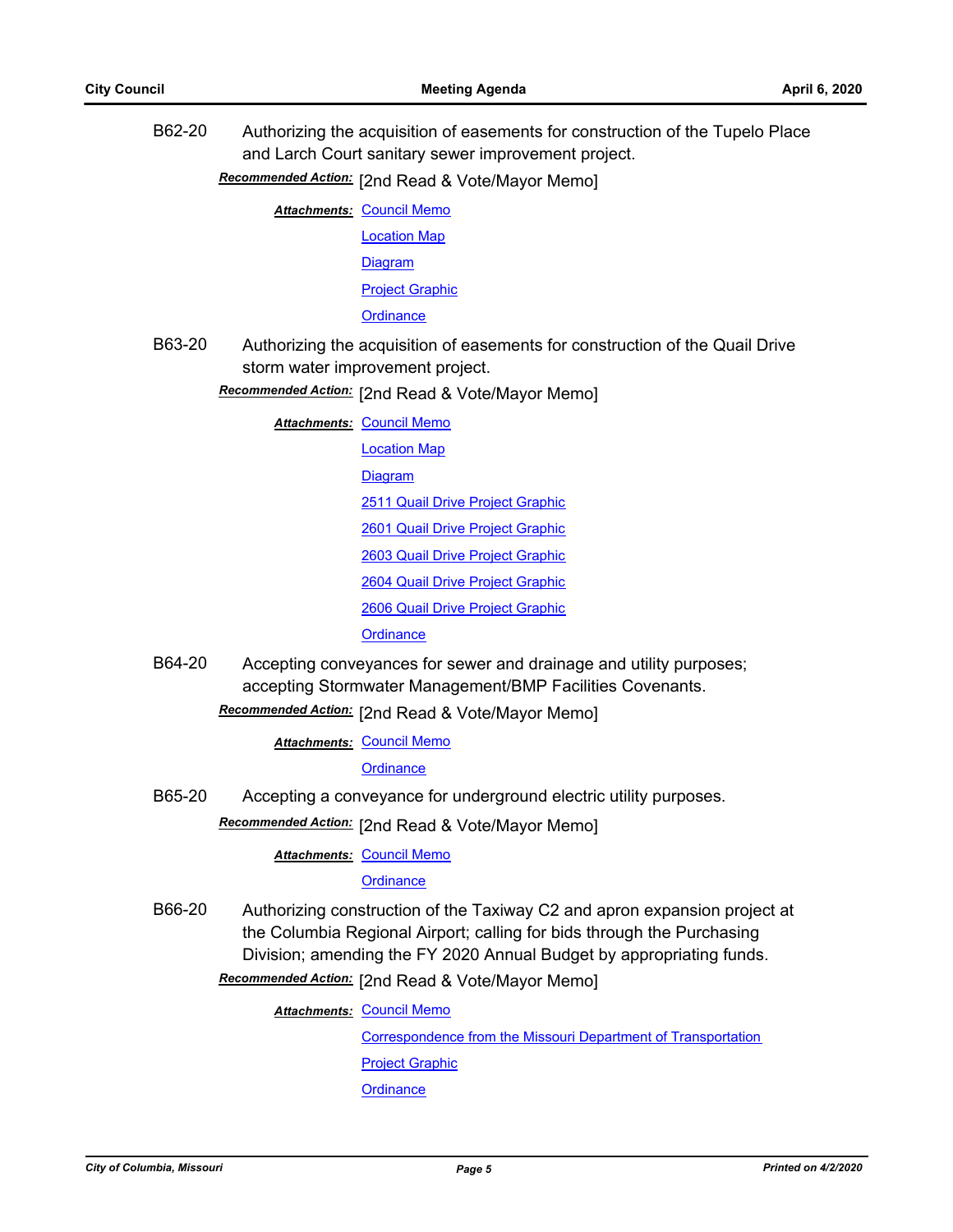B67-20 Authorizing an agreement with Columbia School District No. 93 for HVAC improvements at the Hickman High School natatorium; amending the FY 2020 Annual Budget by appropriating funds.

Recommended Action: [2nd Read & Vote/Mayor Memo]

**Attachments: [Council Memo](http://gocolumbiamo.legistar.com/gateway.aspx?M=F&ID=a2072d10-b688-4e77-9ba1-b363a2032b4c.docx)** 

[Public Comments from the Columbia Swimming Summit](http://gocolumbiamo.legistar.com/gateway.aspx?M=F&ID=079b0e62-6044-4fb4-b831-37bbb0f0d55d.pdf) **[Ordinance](http://gocolumbiamo.legistar.com/gateway.aspx?M=F&ID=60753e81-7d97-4d18-8c3c-af6c0dfc34e1.doc)** [Exhibit A to Ordinance](http://gocolumbiamo.legistar.com/gateway.aspx?M=F&ID=016b5034-ef7c-468e-8fe0-7c243256fa64.pdf)

B68-20 Accepting the 2020-2021 STOP Violence Against Women Act (VAWA) program grant from the Missouri Department of Public Safety; authorizing an Award of Contract and Certified Assurances and Special Conditions.

Recommended Action: [2nd Read & Vote/Mayor Memo]

**Attachments: [Council Memo](http://gocolumbiamo.legistar.com/gateway.aspx?M=F&ID=c02ab525-c384-4cc7-bcdd-00c6fc9517a0.docx)** 

**[Ordinance](http://gocolumbiamo.legistar.com/gateway.aspx?M=F&ID=a1b4294f-215e-4fe2-841f-08baf05bc4b3.doc)** 

[Exhibit A to Ordinance](http://gocolumbiamo.legistar.com/gateway.aspx?M=F&ID=d10dc4e6-e28e-46f5-82de-3c0e4d8c8f1d.pdf)

- B69-20 Authorizing an agreement for professional services with ETC Institute for a perceptions survey relating to the form and function of the City of Columbia website; amending the FY 2020 Annual Budget by appropriating funds.
	- Recommended Action: [2nd Read & Vote/Mayor Memo]

**Attachments: [Council Memo](http://gocolumbiamo.legistar.com/gateway.aspx?M=F&ID=94c3511b-f2e9-453e-8cce-9876520e854a.docx)** 

**[Ordinance](http://gocolumbiamo.legistar.com/gateway.aspx?M=F&ID=9a621f05-e41c-44a1-85c5-f80144f96a97.doc)** 

**[Attachment A to Ordinance](http://gocolumbiamo.legistar.com/gateway.aspx?M=F&ID=276cdbff-19e5-459c-a0a3-c1a4eb246d60.pdf)** 

B70-20 Authorizing an agreement with Boone County, Missouri, on behalf of the Boone County Children's Services Board, for the purchase of services for training to address perinatal distress; amending the FY 2020 Annual Budget by appropriating funds.

Recommended Action: [2nd Read & Vote/Mayor Memo]

**Attachments: [Council Memo](http://gocolumbiamo.legistar.com/gateway.aspx?M=F&ID=b437e459-51a6-4d0b-8c27-ff220e85e0f7.docx)** 

**[Ordinance](http://gocolumbiamo.legistar.com/gateway.aspx?M=F&ID=2871612f-d48d-4fa1-a5f6-442303dc82fd.doc)** 

#### [Exhibit A to Ordinance](http://gocolumbiamo.legistar.com/gateway.aspx?M=F&ID=a6002c50-c097-4d07-8ef5-698dc3398561.pdf)

B71-20 Authorizing a cooperative cost-share agreement with Boone County, Missouri, The Curators of the University of Missouri and the Mid Missouri Solid Waste Management District for the City's solid waste collection event for household hazardous waste, electronic waste and tires.

Recommended Action: [2nd Read & Vote/Mayor Memo]

**Attachments: [Council Memo](http://gocolumbiamo.legistar.com/gateway.aspx?M=F&ID=ec3608be-ba45-4975-840b-6027cb9e1b16.docx)** 

**[Ordinance](http://gocolumbiamo.legistar.com/gateway.aspx?M=F&ID=84163605-1f0c-4dfb-bf59-b8b250a42ba2.doc)** 

[Exhibit A to Ordinance](http://gocolumbiamo.legistar.com/gateway.aspx?M=F&ID=3d30604d-3709-49ab-a47a-689ff8c7361b.pdf)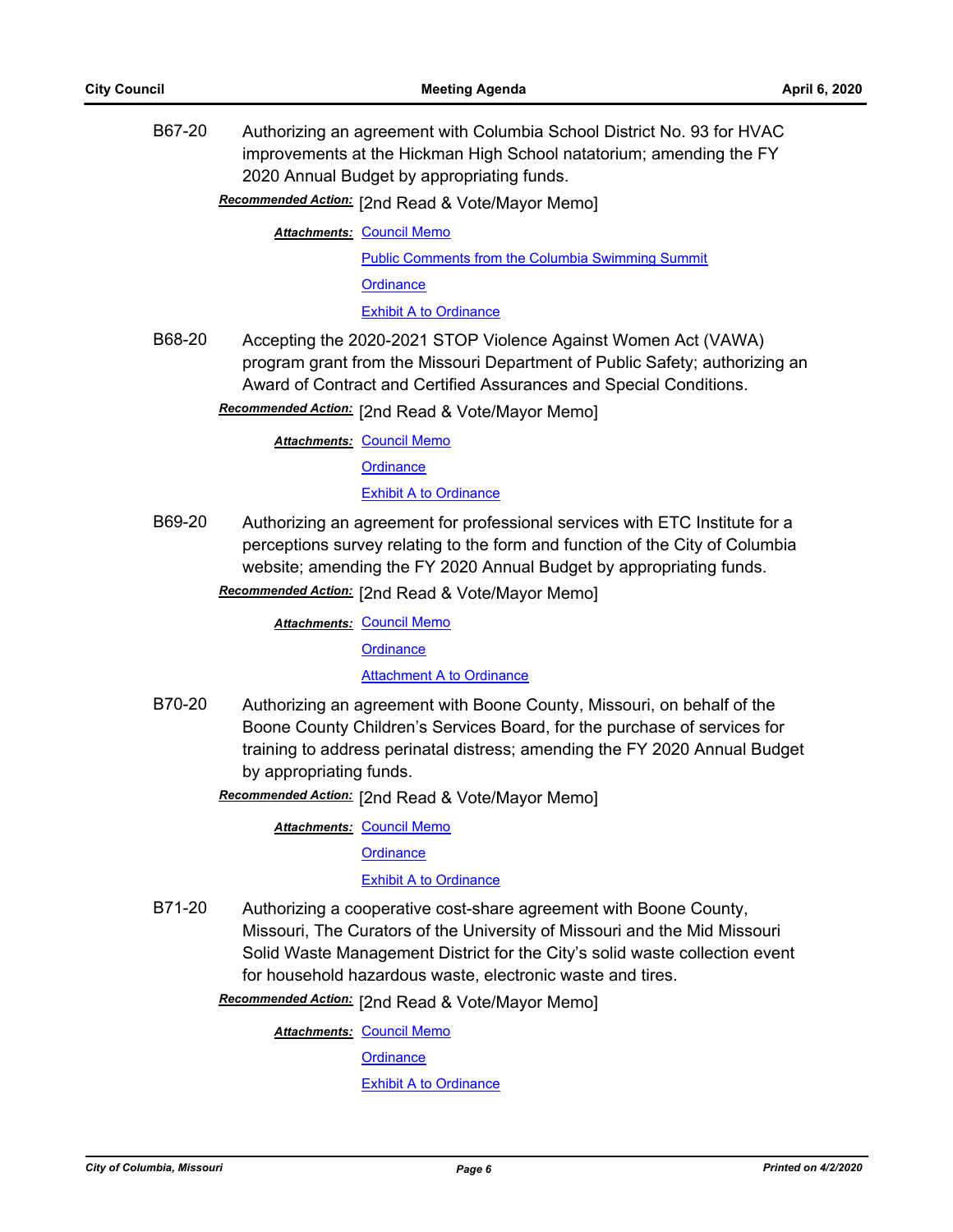B72-20 Authorizing a cost allocation agreement with Columbia Public Schools for construction of a sidewalk along the north side of St. Charles Road between Demaret Drive and Battle Avenue; amending the FY 2020 Annual Budget by appropriating funds.

Recommended Action: [2nd Read & Vote/Mayor Memo]

**Attachments: [Council Memo](http://gocolumbiamo.legistar.com/gateway.aspx?M=F&ID=75bec52a-be0f-486e-8cce-894ca09cf4de.docx) [Concept Plan](http://gocolumbiamo.legistar.com/gateway.aspx?M=F&ID=8bce4531-e82c-4169-a4c6-14561af16179.pdf)** [Location Map](http://gocolumbiamo.legistar.com/gateway.aspx?M=F&ID=93636e18-d78c-4e1c-936d-afc71232a269.pdf) **[Ordinance](http://gocolumbiamo.legistar.com/gateway.aspx?M=F&ID=6f1b8c2f-a52a-4f22-9e9d-8349804aeb18.doc)** [Exhibit A to Ordinance](http://gocolumbiamo.legistar.com/gateway.aspx?M=F&ID=46c62bb3-dd8c-42a1-b35f-a20a795c5e3e.pdf)

R47-20 Setting a public hearing: consider an amendment to the 2020-2024 Consolidated Plan and FY 2020 CDBG and HOME Annual Action Plan.

**Recommended Action:** [Read & Vote/Mayor Memo]

**Attachments: [Council Memo](http://gocolumbiamo.legistar.com/gateway.aspx?M=F&ID=f33a89f4-c44b-482d-88e7-9cf7ac3ca4cc.docx)** 

**[Resolution](http://gocolumbiamo.legistar.com/gateway.aspx?M=F&ID=843c7a9e-2351-4075-ae28-612d2a049621.doc)** 

R48-20 Authorizing an agreement with Urban Sustainability Directors Network to host an equity diversity inclusion (EDI) fellow to work on advancing the City's CAAPtains Climate Leadership Program through the Office of Sustainability.

**Recommended Action:** [Read & Vote/Mayor Memo]

**Attachments: [Council Memo](http://gocolumbiamo.legistar.com/gateway.aspx?M=F&ID=0311f4e4-558e-4602-9c7b-11d0bff1cc00.docx)** 

**[Resolution](http://gocolumbiamo.legistar.com/gateway.aspx?M=F&ID=497ffbe6-8af1-4e58-b1c1-7392f75cb9ff.doc)** 

**[Exhibit A to Resolution](http://gocolumbiamo.legistar.com/gateway.aspx?M=F&ID=ece414c3-8547-4421-9836-639b1fdf36a6.pdf)** 

R49-20 Authorizing Amendment No. 1 to the agreement for professional engineering services with Engineering Surveys and Services for design services relating to improvements to Nifong Boulevard between Providence Road and Forum Boulevard.

**Recommended Action:** [Read & Vote/Mayor Memo]

**Attachments: [Council Memo](http://gocolumbiamo.legistar.com/gateway.aspx?M=F&ID=fc947384-ef2a-438b-99e2-f9b9f5d881a9.docx)** 

[Location Map](http://gocolumbiamo.legistar.com/gateway.aspx?M=F&ID=e0d63540-0945-4655-a0b3-94422c40cd41.pdf) **[Letter from Engineering Surveys & Services](http://gocolumbiamo.legistar.com/gateway.aspx?M=F&ID=1a903a0b-991c-4e07-9e57-20d3df3159c8.pdf) [Resolution](http://gocolumbiamo.legistar.com/gateway.aspx?M=F&ID=b3c51495-bc4d-43c1-94d3-7e1c99b05cbf.doc)** [Exhibit A to Resolution](http://gocolumbiamo.legistar.com/gateway.aspx?M=F&ID=2c3d0e85-6de6-4b42-8239-31dac83f5b06.pdf)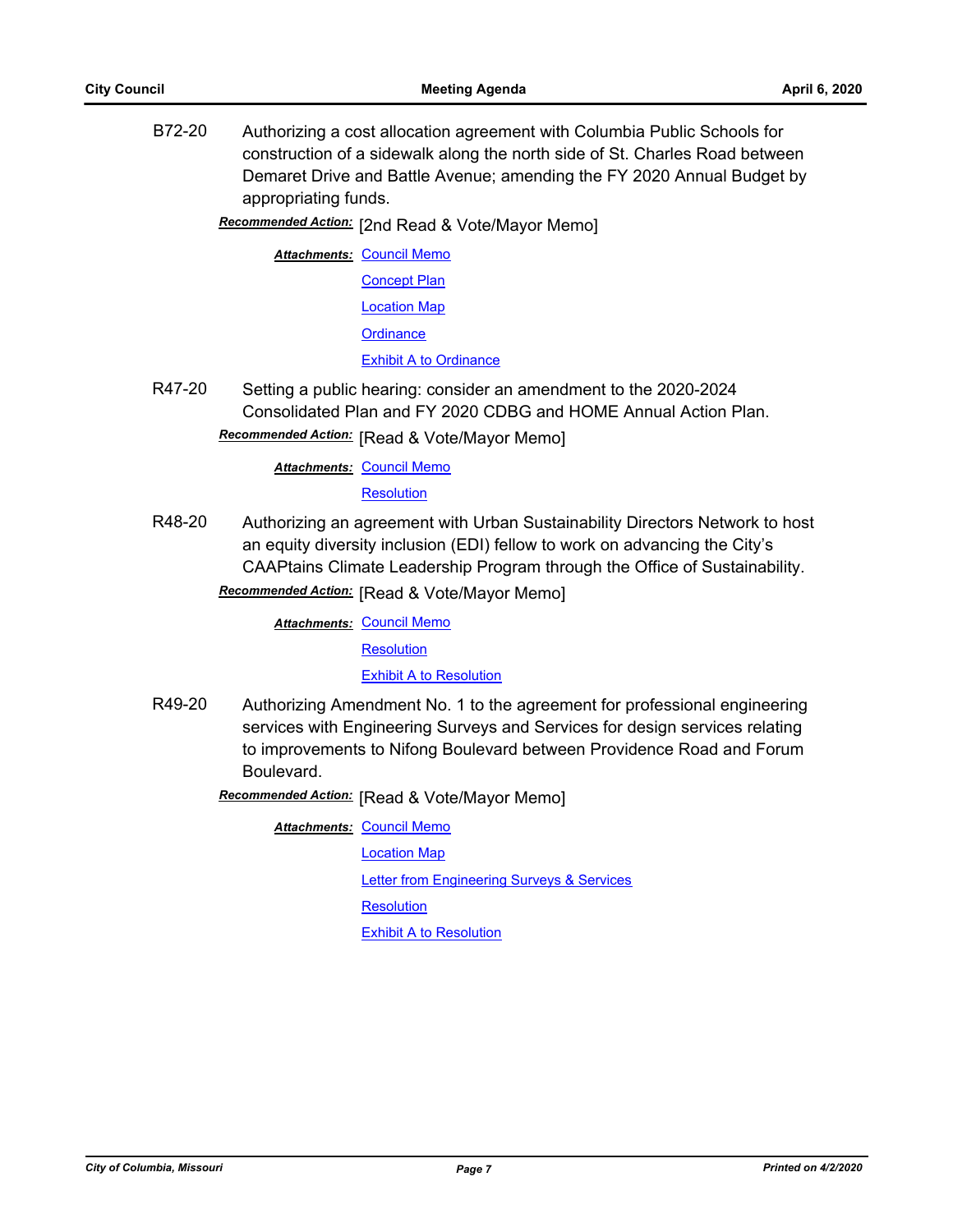R50-20 Authorizing an agreement with Columbia Jet Center, Inc. for hangar ground lease relocation at the Columbia Regional Airport for operations at Hangar 350.

**Recommended Action:** [Read & Vote/Mayor Memo]

**Attachments: [Council Memo](http://gocolumbiamo.legistar.com/gateway.aspx?M=F&ID=cd570639-c1ad-41bc-b0b0-7db6953cd14c.docx)** 

[Hangar Location Map](http://gocolumbiamo.legistar.com/gateway.aspx?M=F&ID=693b2d98-0056-476a-a94f-08172ec2b2fa.pdf)

[Resolution](http://gocolumbiamo.legistar.com/gateway.aspx?M=F&ID=446465a9-3894-4a62-b9e9-4e4c9a9b22ef.doc)

[Attachment A to Resolution](http://gocolumbiamo.legistar.com/gateway.aspx?M=F&ID=d6641c20-f555-4286-811b-1f5e21bfd940.pdf)

R54-20 Authorizing Amendment No. 1 to the master services agreement with Paymentus Corporation to transfer credit card transaction fees from utility customers to the City.

**Recommended Action:** [Read & Vote/Mayor Memo]

**Attachments: [Council Memo](http://gocolumbiamo.legistar.com/gateway.aspx?M=F&ID=e26f0902-db64-4b53-a5a2-61bda1b6d4ed.docx)** 

**[Resolution](http://gocolumbiamo.legistar.com/gateway.aspx?M=F&ID=b52b2eac-d354-46c6-8249-405c89052f05.doc)** 

[Exhibit A to Resolution](http://gocolumbiamo.legistar.com/gateway.aspx?M=F&ID=7ba0f381-5bcd-4cbb-99fe-a8b1ef98d039.docx)

## **VIII. NEW BUSINESS**

R53-20 Approving the proposal contained in a commitment letter from Regions Capital Advantage, Inc. to purchase Special Obligation Bonds (Airport Project), Series 2020A, of the City of Columbia, Missouri; setting a public hearing in compliance with Section 147(f) of the Internal Revenue Code; authorizing preliminary expenditures; and authorizing certain matters relating thereto.

**Recommended Action:** [Read & Vote/Mayor Memo]

**Attachments: [Council Memo](http://gocolumbiamo.legistar.com/gateway.aspx?M=F&ID=67c7f148-003b-45b4-8b7b-12ae78851c70.docx)** [Term Sheet - Airport Financing](http://gocolumbiamo.legistar.com/gateway.aspx?M=F&ID=876c8a6c-4bf2-4a6b-8c3d-51f37c53917b.pdf) **[Resolution](http://gocolumbiamo.legistar.com/gateway.aspx?M=F&ID=7118ad44-ef98-4da3-8d13-5b7df461a7d1.docx)** [Exhibit A to Resolution](http://gocolumbiamo.legistar.com/gateway.aspx?M=F&ID=1680658e-b253-4e13-8687-493aa2230d42.pdf)

B89-20 Enacting temporary rules for the submission of public comments on Council agenda items; providing an exception for public hearings required by state or federal mandates; providing an effective date and duration; providing an emergency clause for enactment on the day of introduction of the bill.

Recommended Action: [Intro, Motion, Read & Vote/Mayor Memo]

**Attachments: [Council Memo](http://gocolumbiamo.legistar.com/gateway.aspx?M=F&ID=d888ebe1-b765-46b8-8027-212097883d5b.docx)**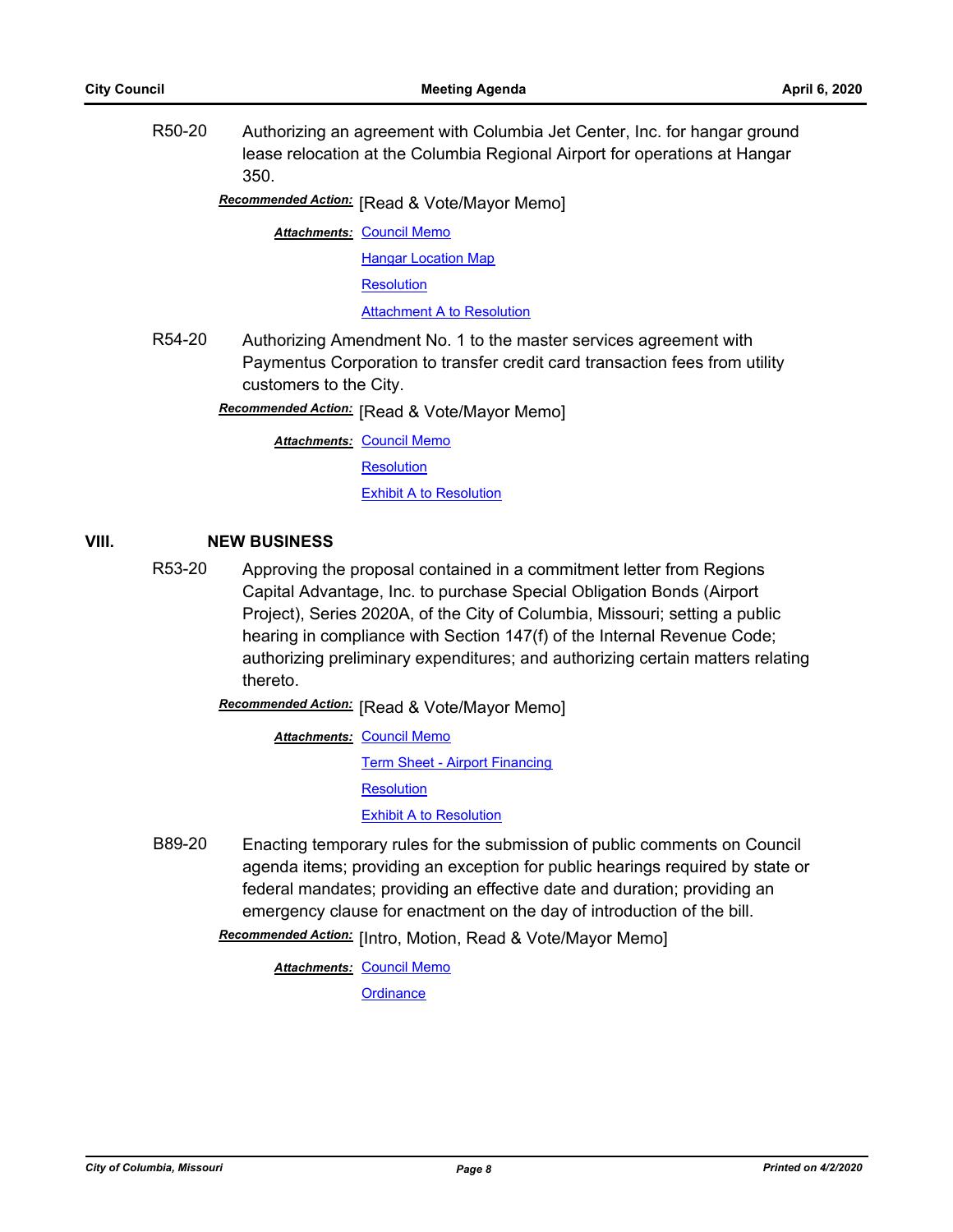B90-20 Authorizing a temporary deviation from certain City Code provisions relating to the assessment of penalties, late charges and service fees on utility customer service accounts; authorizing residential landlords to obtain utility service for a rental unit without a certificate of compliance; declaring an emergency for enactment.

Recommended Action: [Intro, Motion, Read & Vote/Mayor Memo]

**Attachments: [Council Memo](http://gocolumbiamo.legistar.com/gateway.aspx?M=F&ID=d86c4f0c-609d-444b-90e7-87adccf3d793.docx)** 

**[Ordinance](http://gocolumbiamo.legistar.com/gateway.aspx?M=F&ID=f5ac4ffb-2df5-416a-91af-06a9e12210d9.doc)** 

B91-20 Authorizing a temporary deviation from certain City Code provisions relating to the establishment of a City of Columbia COVID-19 Leave Policy and the federally mandated Coronavirus Response Leave Policy applicable to City employees, requirements related to timing of certain labor negotiations, and employee evaluations within Chapter 19 of the City Code; declaring an emergency for enactment.

**Recommended Action:** [Intro, Motion, Read & Vote/Mayor Memo]

**Attachments: [Council Memo](http://gocolumbiamo.legistar.com/gateway.aspx?M=F&ID=fab2cbad-df86-493c-bc2d-994f8a1234e1.docx)** 

[City COVID-19 Compensation/Leave Policy-Revised/Promulgated 04/01/2020](http://gocolumbiamo.legistar.com/gateway.aspx?M=F&ID=08baf819-cfbd-44f2-b7be-ef7edde902e9.pdf) [Federal Coronavirus Response Leave Policy-Effective 04/01/2020](http://gocolumbiamo.legistar.com/gateway.aspx?M=F&ID=3af56c44-1cd4-4110-a318-214d79fd7331.pdf) **[Ordinance](http://gocolumbiamo.legistar.com/gateway.aspx?M=F&ID=fe8e3fd9-9c8f-47a5-905b-bf5c3edfd97f.doc)** 

B92-20 Authorizing a temporary deviation from certain City Code provisions relating to parking meter hoods and transit fares; declaring an emergency for enactment.

Recommended Action: [Intro, Motion, Read & Vote/Mayor Memo]

**Attachments: [Council Memo](http://gocolumbiamo.legistar.com/gateway.aspx?M=F&ID=2744270a-c6fe-46a6-9c5c-2882df4ec68f.docx)** 

**[Ordinance](http://gocolumbiamo.legistar.com/gateway.aspx?M=F&ID=35dbff5d-4bf3-4232-b28a-a54a066ec437.doc)** 

B93-20 Establishing an administrative delay on the processing of applications for building permits for new construction; providing for an administrative delay in the processing of existing applications for development projects; providing for an administrative delay in the processing of rental inspections; providing circumstances under which such applications may be processed or approved; declaring an emergency for enactment.

Recommended Action: [Intro, Motion, Read & Vote/Mayor Memo]

**Attachments: [Council Memo](http://gocolumbiamo.legistar.com/gateway.aspx?M=F&ID=16ef21ac-dc48-4a6a-980c-857cf0a89c7f.docx) [Ordinance](http://gocolumbiamo.legistar.com/gateway.aspx?M=F&ID=76ad7dd6-31d6-4ef7-b9a9-59d5753b6ddb.doc)**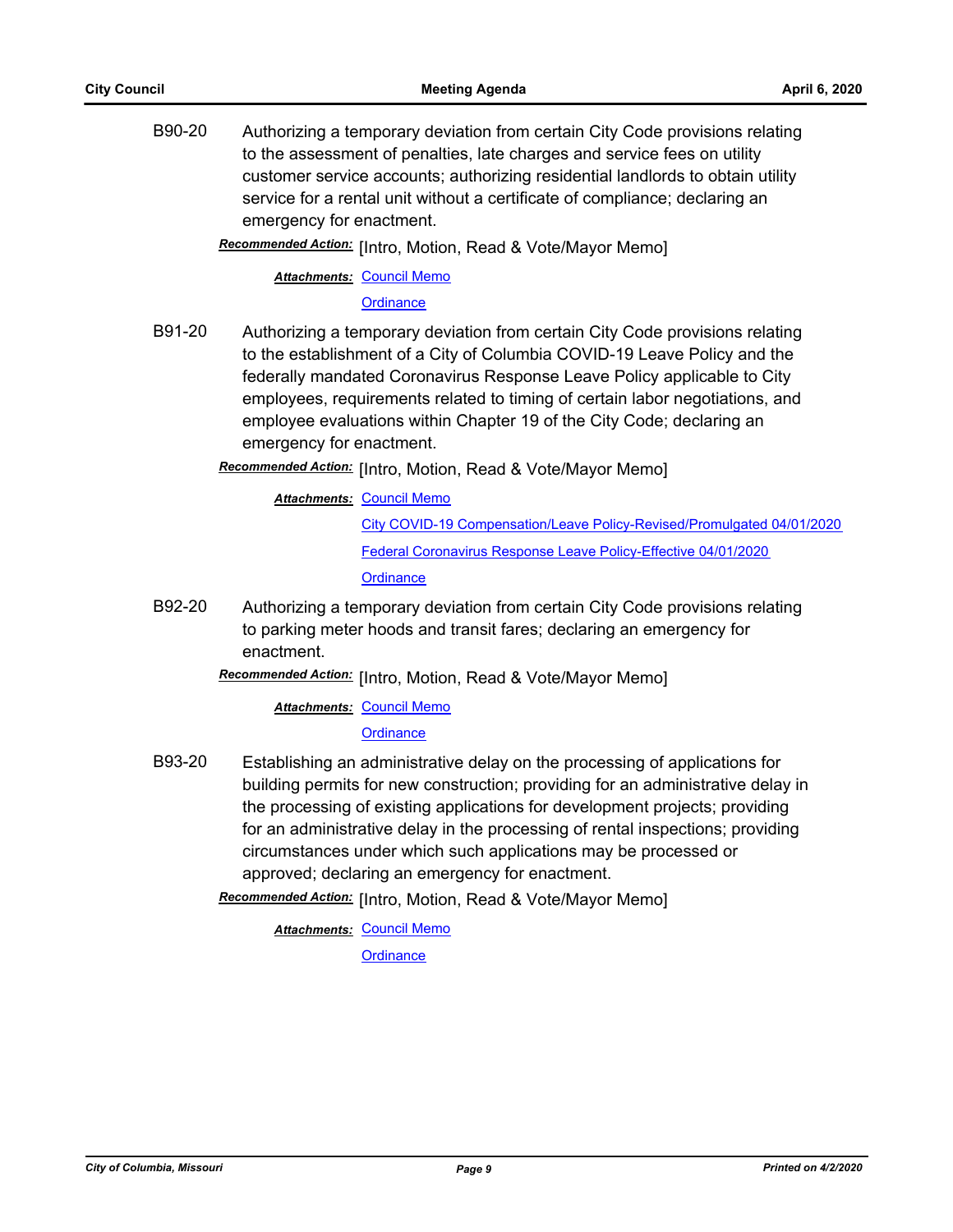#### **IX. INTRODUCTION AND FIRST READING**

B73-20 Granting a design adjustment relating to the proposed major amendment to the Preliminary Plat and PD Plan for On the Ninth located on the east side of Old Hawthorne Drive West and approximately 1,300 feet north of Route WW for sidewalk construction on the west side of Bunker Loop (Case No. 61-2020).

**Recommended Action:** [Intro & 1st Read/Mayor Memo]

#### **Attachments: [Council Memo](http://gocolumbiamo.legistar.com/gateway.aspx?M=F&ID=65edb158-30b4-486e-9462-6d2e136838a0.docx)**

[Staff Report to Planning and Zoning Commission](http://gocolumbiamo.legistar.com/gateway.aspx?M=F&ID=6125f619-f99d-4567-90f9-12bb5572f557.docx)

[Locator Maps](http://gocolumbiamo.legistar.com/gateway.aspx?M=F&ID=137132a2-9717-42cb-b251-f29fbfbfaec9.pdf)

[On the Ninth PD Development Plan](http://gocolumbiamo.legistar.com/gateway.aspx?M=F&ID=01804673-038b-4f33-98c4-3d8a6237f372.pdf)

[Design Adjustment Worksheet](http://gocolumbiamo.legistar.com/gateway.aspx?M=F&ID=ea841655-4534-4ebf-9d85-a686d162dd8f.pdf)

[Previously Approved - On the Ninth PUD Development Plan \(2014\)](http://gocolumbiamo.legistar.com/gateway.aspx?M=F&ID=643d284a-7ba7-4b14-8a70-fb5cad946b7e.pdf)

[Excerpts from Minutes](http://gocolumbiamo.legistar.com/gateway.aspx?M=F&ID=3562112a-002b-419b-aef5-145cec8b894d.docx)

**[Ordinance](http://gocolumbiamo.legistar.com/gateway.aspx?M=F&ID=283f4c86-5683-4421-a9d0-4852c99766da.doc)** 

B74-20 Approving a major amendment to the Preliminary Plat and PD Plan for "On the Ninth" located on the east side of Old Hawthorne Drive West and approximately 1,300 feet north of Route WW (Case No. 61-2020).

## [Intro & 1st Read/Mayor Memo] *Recommended Action:*

#### **Attachments: [Council Memo](http://gocolumbiamo.legistar.com/gateway.aspx?M=F&ID=2ef3a762-4058-415c-b23b-ebb79da10073.docx)**

[Staff Report to Planning and Zoning Commission](http://gocolumbiamo.legistar.com/gateway.aspx?M=F&ID=90449b49-d3fe-4578-8480-625e32efbd85.docx)

[Locator Maps](http://gocolumbiamo.legistar.com/gateway.aspx?M=F&ID=dd71d8d8-7e1e-446b-8913-1febfda92ea2.pdf)

[On the Ninth PD Development Plan](http://gocolumbiamo.legistar.com/gateway.aspx?M=F&ID=b9842c23-b2bf-4b4f-a25a-9d4e59ad15b4.pdf)

[Design Adjustment Worksheet](http://gocolumbiamo.legistar.com/gateway.aspx?M=F&ID=db98dd8a-d0da-484b-96e3-cbad5f2ed0e2.pdf)

[Previously Approved - On the Ninth PUD Development Plan \(2014\)](http://gocolumbiamo.legistar.com/gateway.aspx?M=F&ID=429f3529-d54a-4de1-957a-c2cf258d07cd.pdf)

[Excerpts from Minutes](http://gocolumbiamo.legistar.com/gateway.aspx?M=F&ID=76c3046c-cb52-48b2-858e-ab1a1e71b350.docx)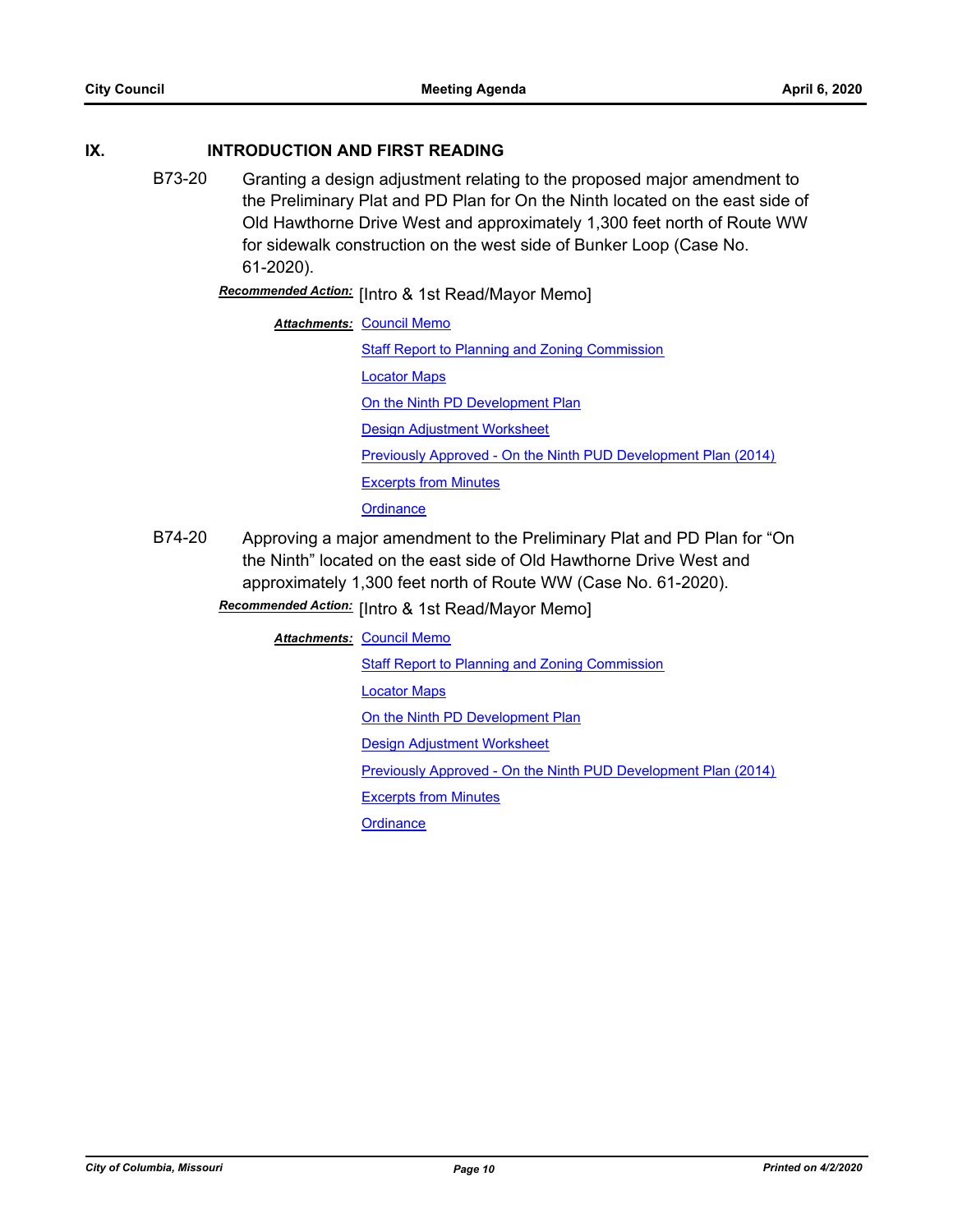B75-20**\*\*** Approving a major amendment to the "The Taylor House" PD Plan located on the south side of Broadway (716 W. Broadway); approving a revised statement of intent (Case No. 62-2020).

Recommended Action: [Intro & 1st Read/Mayor Memo]

**Attachments: [Council Memo](http://gocolumbiamo.legistar.com/gateway.aspx?M=F&ID=9265f5cd-759a-4c62-98e3-76cc78e6e10d.docx)** 

[Staff Report to Planning and Zoning Commission](http://gocolumbiamo.legistar.com/gateway.aspx?M=F&ID=5e3a4672-7313-49bd-a431-aa62c3cef686.docx) [Locator Maps](http://gocolumbiamo.legistar.com/gateway.aspx?M=F&ID=a243329a-2352-4238-b477-e5f0cde10fba.pdf) [Proposed Taylor House PD and Landscaping Plan](http://gocolumbiamo.legistar.com/gateway.aspx?M=F&ID=ca75e311-f759-4cb6-8b77-80bce3362155.pdf) [Previously Approved Zoning, SOI and Plan](http://gocolumbiamo.legistar.com/gateway.aspx?M=F&ID=eab2d61d-4429-4ce9-8947-68bef03e5a66.pdf) [Excerpts from Minutes](http://gocolumbiamo.legistar.com/gateway.aspx?M=F&ID=8d1d0d44-5368-4a21-afec-d572a02384bd.docx) [Public Correspondence](http://gocolumbiamo.legistar.com/gateway.aspx?M=F&ID=ec9b551c-cc79-493b-a1fd-aa4997e21c33.pdf) **[Ordinance](http://gocolumbiamo.legistar.com/gateway.aspx?M=F&ID=e1d20575-c1ec-449c-a254-0b8c6b4c82e5.doc)** [Exhibit A to Ordinance](http://gocolumbiamo.legistar.com/gateway.aspx?M=F&ID=0fad9a76-dd48-4f55-8c64-b847a70a8317.pdf)

B76-20**\*\*** Approving the "Jackson-Sexton Artisan Industries" PD Plan located on the west side of Jackson Street and the east side of Sexton Road, north of Mikel Street; approving a revised statement of intent (Case No. 63-2020).

### Recommended Action: [Intro & 1st Read/Mayor Memo]

**Attachments: [Council Memo](http://gocolumbiamo.legistar.com/gateway.aspx?M=F&ID=9e5cf513-b17a-4d15-92ba-9b95b59a594d.docx)** 

[Staff Report to Planning and Zoning Commission](http://gocolumbiamo.legistar.com/gateway.aspx?M=F&ID=6aa09272-99fc-4570-a3c9-80facfabd5d0.docx) [Locator Maps](http://gocolumbiamo.legistar.com/gateway.aspx?M=F&ID=9ee9a0e3-58a5-4202-bdfd-9eac7fde1436.pdf) [Proposed Jackson-Sexton Artisan Industries PD and Landscaping Plan](http://gocolumbiamo.legistar.com/gateway.aspx?M=F&ID=2a5a3a4e-1011-4769-9242-e3d102902163.pdf) [CP Zoning and Original SOI \(Ord 19169\)](http://gocolumbiamo.legistar.com/gateway.aspx?M=F&ID=0a5b6aa1-fddc-479e-9995-18edc4141319.pdf) [Excerpts from Minutes](http://gocolumbiamo.legistar.com/gateway.aspx?M=F&ID=8e78d6d7-d93b-4d48-8128-00f019233ac9.docx) **[Ordinance](http://gocolumbiamo.legistar.com/gateway.aspx?M=F&ID=84ed56af-96da-428c-8e25-445a924e7bef.doc)** [Exhibit A to Ordinance](http://gocolumbiamo.legistar.com/gateway.aspx?M=F&ID=09105775-e4c6-40b6-9448-d868f651bc9e.pdf)

B77-20**\*** Approving the Final Plat of "Mikel's Subdivision Plat 4" located on the west side of Jackson Street and the east side of Sexton Road, north of Mikel Street; authorizing a performance contract (Case No. 64-2020).

**Recommended Action:** [Intro & 1st Read/Mayor Memo]

**Attachments: [Council Memo](http://gocolumbiamo.legistar.com/gateway.aspx?M=F&ID=edc007d8-ea1b-4bb6-acd2-d0c94c4c4a03.docx)** 

[Locator Maps](http://gocolumbiamo.legistar.com/gateway.aspx?M=F&ID=b202213b-a373-445c-abf6-b7566c5c3a83.pdf) [Final Plat](http://gocolumbiamo.legistar.com/gateway.aspx?M=F&ID=0ef2d3a2-bddb-4146-b1fc-2c3de290331d.pdf)

**[Ordinance](http://gocolumbiamo.legistar.com/gateway.aspx?M=F&ID=3e130b52-44a6-4834-b5c4-1029d13809d7.doc)** 

[Exhibit A to Ordinance](http://gocolumbiamo.legistar.com/gateway.aspx?M=F&ID=07b44742-59e1-4b4c-9991-29de8cc49157.pdf)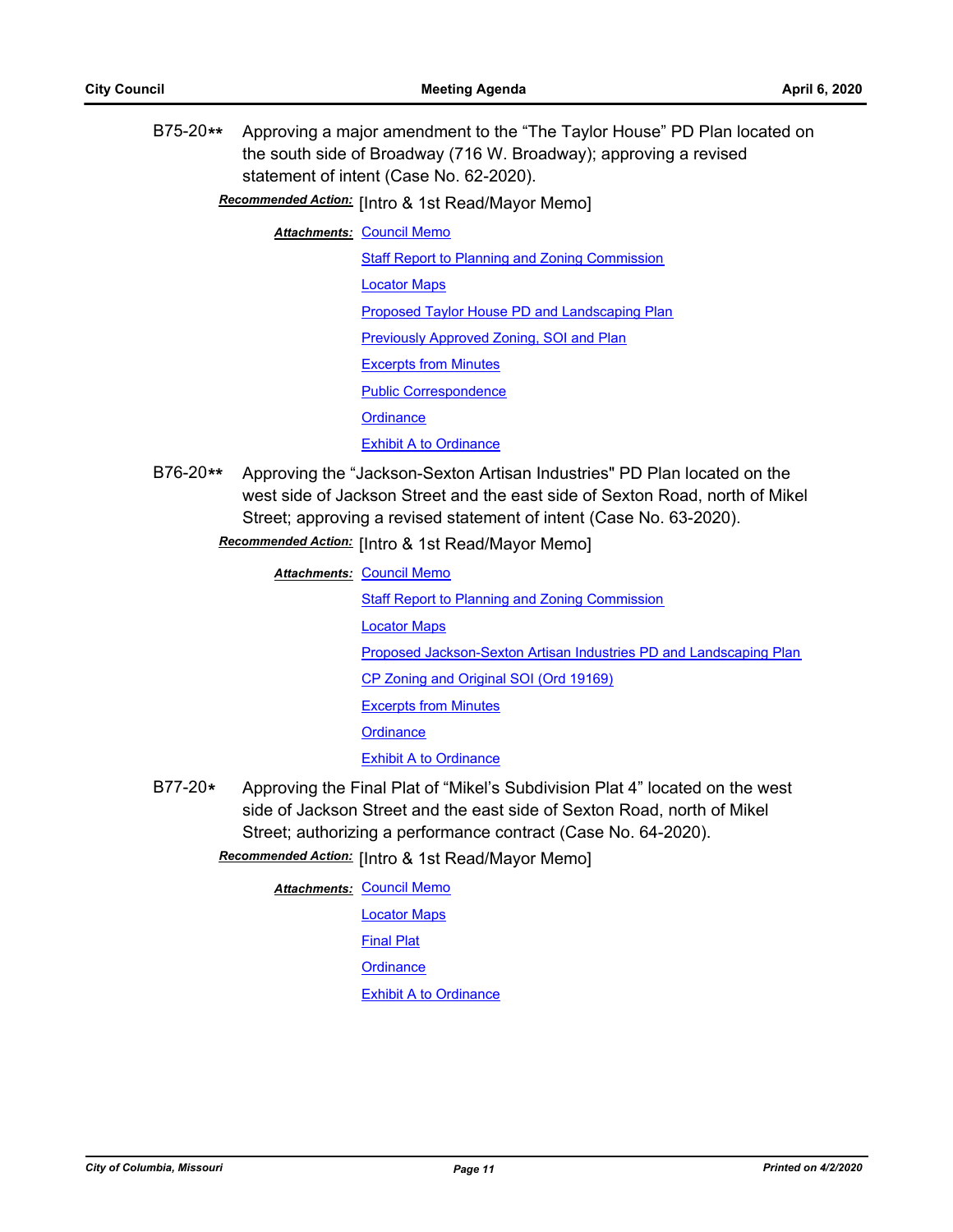B78-20**\*** Approving the Final Plat of "East Pointe, Plat No. 2-E" located on the southeast corner of East Pointe Drive and Bluff Creek Boulevard (Case No. 107-2019).

## **Recommended Action:** [Intro & 1st Read/Mayor Memo]

- **Attachments: [Council Memo](http://gocolumbiamo.legistar.com/gateway.aspx?M=F&ID=2143f653-ae5a-48ff-9eaa-d12b79db219e.docx)** 
	- [Locator Maps](http://gocolumbiamo.legistar.com/gateway.aspx?M=F&ID=13b06f1b-5668-44e7-97f6-c0dad54d455f.pdf) [Final Plat](http://gocolumbiamo.legistar.com/gateway.aspx?M=F&ID=bed5d5ab-7cae-406d-83bf-5f8c22aead7a.pdf) [Previously Approved - East Pointe, Plat No. 2-D](http://gocolumbiamo.legistar.com/gateway.aspx?M=F&ID=782323ab-c1c1-4501-9a36-de1c01af9676.pdf)

**[Ordinance](http://gocolumbiamo.legistar.com/gateway.aspx?M=F&ID=93e9355b-69bf-49c4-8c06-47050bb083f2.doc)** 

B79-20**\*** Authorizing construction of a sidewalk on the north side of Leslie Lane between Garth Avenue and Newton Drive.

Recommended Action: [Intro & 1st Read/Mayor Memo]

- **Attachments: [Council Memo](http://gocolumbiamo.legistar.com/gateway.aspx?M=F&ID=6a8477f8-55ea-43c4-98eb-4a35ab3e7533.docx)** 
	- [Location Map](http://gocolumbiamo.legistar.com/gateway.aspx?M=F&ID=75e3ddde-103f-4ed2-a8fe-6b8dcb883709.pdf)

#### [Right-of-Way Plan](http://gocolumbiamo.legistar.com/gateway.aspx?M=F&ID=8f461629-e267-4396-ae37-26748e252e49.pdf)

**[Ordinance](http://gocolumbiamo.legistar.com/gateway.aspx?M=F&ID=c03e6c7a-913a-4630-a342-3a38311ab147.doc)** 

- B80-20**\*** Authorizing the acquisition of easements for construction of a sidewalk on the north side of Leslie Lane between Garth Avenue and Newton Drive.
	- **Recommended Action:** [Intro & 1st Read/Mayor Memo]

**Attachments: [Council Memo](http://gocolumbiamo.legistar.com/gateway.aspx?M=F&ID=a0b8c8ad-2f6b-400f-9e65-0d25c1e9e8cf.docx)** 

[Right-of-Way Plan](http://gocolumbiamo.legistar.com/gateway.aspx?M=F&ID=c44aa037-ed0f-4dfd-9178-3d4e701f195a.pdf)

[Site Location Map](http://gocolumbiamo.legistar.com/gateway.aspx?M=F&ID=290b4c82-888c-444d-a571-acc3ecf9ddfd.pdf)

**[Ordinance](http://gocolumbiamo.legistar.com/gateway.aspx?M=F&ID=3e56a689-7cd1-4b74-a47c-e19e848b9c58.doc)** 

B81-20**\*** Authorizing construction of the Leslie Lane storm water improvement project; calling for bids through the Purchasing Division or authorizing a contract for the work using a term and supply contractor; amending the FY 2020 Annual Budget by appropriating funds.

Recommended Action: [Intro & 1st Read/Mayor Memo]

**Attachments: [Council Memo](http://gocolumbiamo.legistar.com/gateway.aspx?M=F&ID=df327d0f-4990-465a-97b5-7f69fbd36eab.docx)** 

[Location Map](http://gocolumbiamo.legistar.com/gateway.aspx?M=F&ID=4a93abb5-7a44-4d4a-8338-be9bfe99882a.pdf) **[Diagram](http://gocolumbiamo.legistar.com/gateway.aspx?M=F&ID=4d0b48f8-24d6-434a-b53b-6a00b5a0a344.pdf)**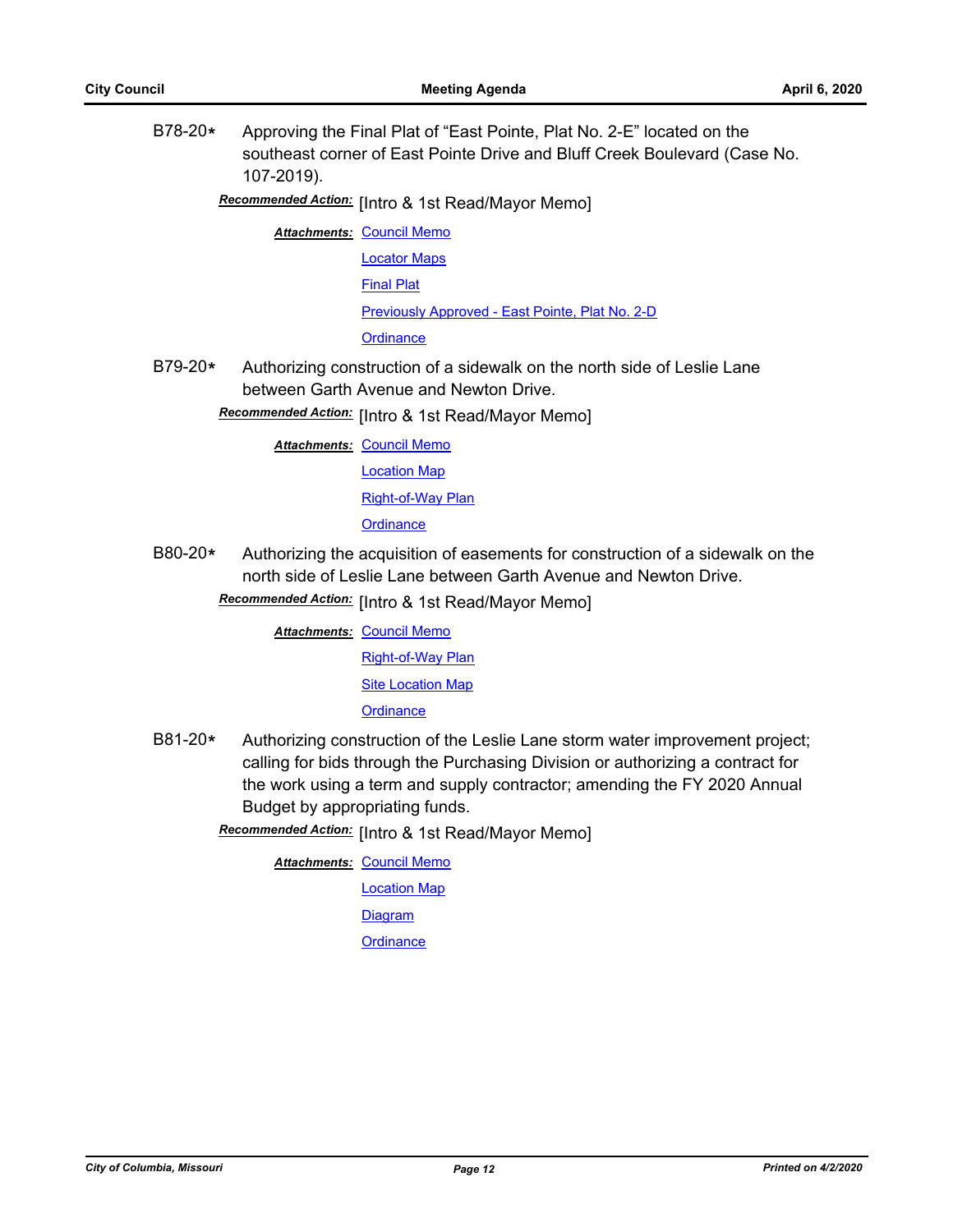B82-20**\*** Authorizing the acquisition of an easement for construction of the Leslie Lane storm water improvement project.

## Recommended Action: [Intro & 1st Read/Mayor Memo]

**Attachments: [Council Memo](http://gocolumbiamo.legistar.com/gateway.aspx?M=F&ID=748f0a7f-fefb-4a6a-a019-6746c19b5cba.docx)** 

[Location Map](http://gocolumbiamo.legistar.com/gateway.aspx?M=F&ID=a49d38ab-35d5-449b-b000-25003390390d.pdf) [Diagram](http://gocolumbiamo.legistar.com/gateway.aspx?M=F&ID=c101ad80-0e6c-4768-b075-3deb4dc01fbc.pdf) [9 E. Leslie Lane Project Graphic](http://gocolumbiamo.legistar.com/gateway.aspx?M=F&ID=af89007f-7ae6-4e6d-aba3-63f69ea42dc8.pdf) **[Ordinance](http://gocolumbiamo.legistar.com/gateway.aspx?M=F&ID=2cd45bc3-bc19-4c43-84e7-53129206d015.doc)** 

- B83-20**\*** Authorizing an intergovernmental cooperative agreement with Boone County, Missouri and The Curators of the University of Missouri for a synoptic sampling project as it relates to the Hinkson Creek collaborative adaptive management (CAM) implementation process; amending the FY 2020 Annual Budget by appropriating funds.
	- Recommended Action: [Intro & 1st Read/Mayor Memo]

**Attachments: [Council Memo](http://gocolumbiamo.legistar.com/gateway.aspx?M=F&ID=5ef567e2-478e-473b-92df-08c1840aaed3.docx)** 

**[Ordinance](http://gocolumbiamo.legistar.com/gateway.aspx?M=F&ID=ccec00b4-191e-44a8-a6fc-0dc6567de86a.doc)** 

[Attachment A to Ordinance](http://gocolumbiamo.legistar.com/gateway.aspx?M=F&ID=81ac50cc-f46c-43fc-bec6-5e39d97d4516.pdf)

- B84-20**\*** Amending the FY 2020 Annual Budget by adding and deleting positions in the Community Relations Department, Parks and Recreation Department, and Information Technology Department.
	- [Intro & 1st Read/Mayor Memo] *Recommended Action:*

**Attachments: [Council Memo](http://gocolumbiamo.legistar.com/gateway.aspx?M=F&ID=7e48c349-a3ae-48b1-9ca1-88a17ae99bbd.docx)** 

[April 2020 Pay Plan Amendment](http://gocolumbiamo.legistar.com/gateway.aspx?M=F&ID=0850ae9b-ca38-4948-87a0-b927edce5c70.doc)

**[Ordinance](http://gocolumbiamo.legistar.com/gateway.aspx?M=F&ID=e865d335-e4a1-465b-9be6-a6493d2634bb.doc)** 

B85-20**\*** Amending the FY 2020 Annual Budget by appropriating funds for litigation expenses.

Recommended Action: [Intro & 1st Read/Mayor Memo]

**Attachments: [Council Memo](http://gocolumbiamo.legistar.com/gateway.aspx?M=F&ID=793e6a8b-655b-4826-908d-0beed64a1ea0.docx)** 

#### **[Ordinance](http://gocolumbiamo.legistar.com/gateway.aspx?M=F&ID=5f6f4c61-b0c6-4f04-85c6-77f2a19db4dd.doc)**

B86-20**\*** Amending the FY 2020 Annual Budget by appropriating funds for the purchase of Light Detection and Ranging (LiDAR) data to update topographic information for mapping purposes.

Recommended Action: [Intro & 1st Read/Mayor Memo]

**Attachments: [Council Memo](http://gocolumbiamo.legistar.com/gateway.aspx?M=F&ID=bb2956d6-5fc4-4c9c-a81d-7be832ec08fa.docx)** 

[Current Boone County Surdex Agreement](http://gocolumbiamo.legistar.com/gateway.aspx?M=F&ID=05b3a9b7-a6b0-44bb-8220-d89d2ebf3598.pdf)

[GIS Consortium Cooperative Agreement](http://gocolumbiamo.legistar.com/gateway.aspx?M=F&ID=aa041b9a-0d77-4d1d-8b99-ca7fbc9ee7b7.pdf)

[Boone County-City of Columbia 2019 Imagery and LiDAR invoice 1](http://gocolumbiamo.legistar.com/gateway.aspx?M=F&ID=f0853455-9181-4c68-8e0c-6af8bdedd710.pdf)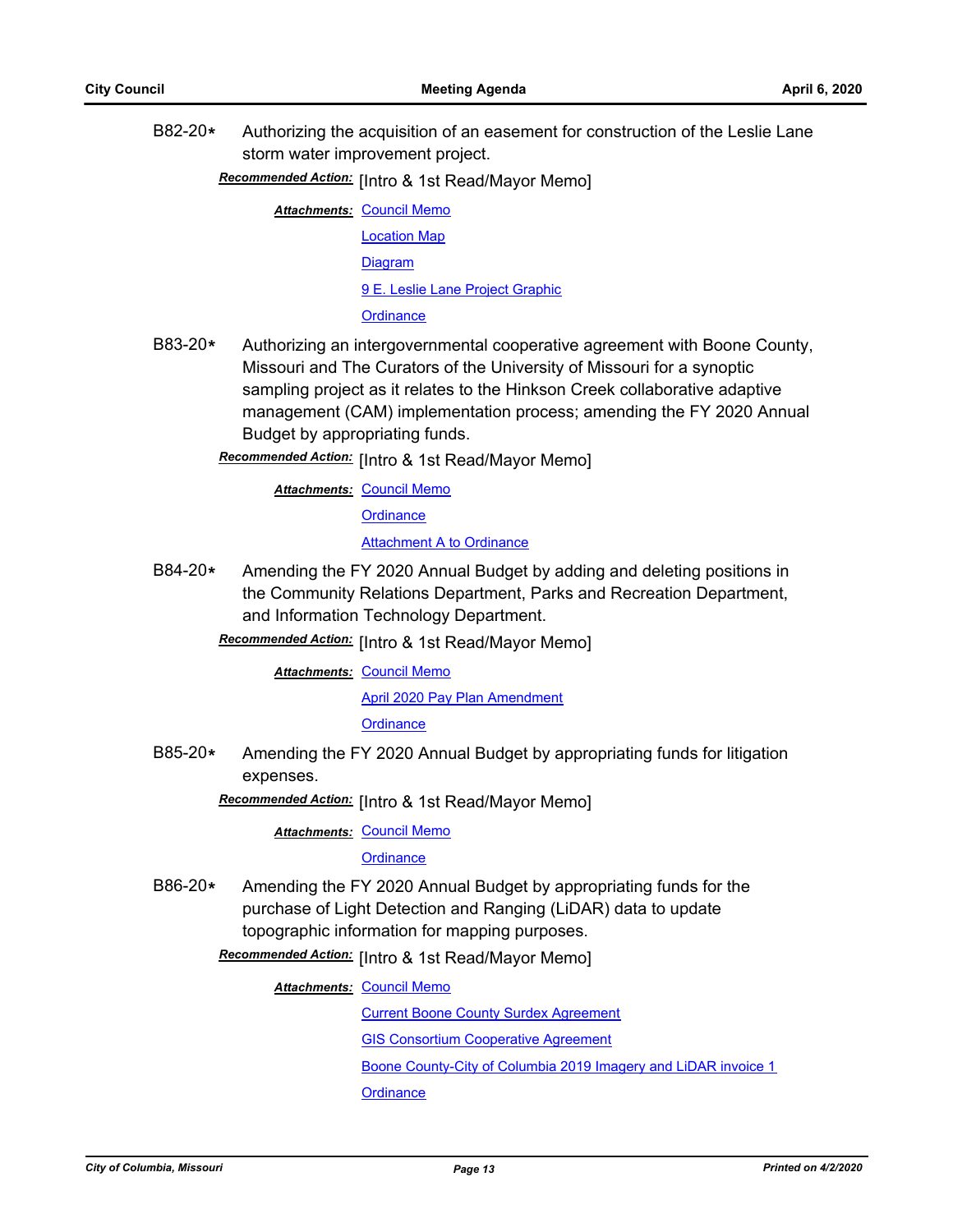B87-20**\*** Authorizing an aviation project consultant agreement with Burns & McDonnell Engineering Company, Inc. relating to the construction of new Hangar 730 at the Columbia Regional Airport; amending the FY 2020 Annual Budget by appropriating funds.

Recommended Action: [Intro & 1st Read/Mayor Memo]

**Attachments: [Council Memo](http://gocolumbiamo.legistar.com/gateway.aspx?M=F&ID=1516fa9f-6ca3-4f63-a021-b7b12a6d23c0.docx)** 

**[Hangar Location Map](http://gocolumbiamo.legistar.com/gateway.aspx?M=F&ID=48c26777-f3d5-4b78-b7ef-4974c4a284a9.pdf) [Ordinance](http://gocolumbiamo.legistar.com/gateway.aspx?M=F&ID=03784975-3019-4de7-b17e-925d4a48d07b.doc)** [Attachment A to Ordinance](http://gocolumbiamo.legistar.com/gateway.aspx?M=F&ID=329405c2-38d8-4c92-9af9-bad34638c86c.pdf)

B88-20 Authorizing the issuance of Special Obligation Bonds (Airport Project), Series 2020A; prescribing the form and details of the bonds and the covenants and agreements to provide for the payment and security thereof; and authorizing certain actions and documents and prescribing other matters relating thereto.

**Recommended Action:** [Intro & 1st Read/Mayor Memo]

**Attachments: [Council Memo](http://gocolumbiamo.legistar.com/gateway.aspx?M=F&ID=b56c0955-3eda-456d-b899-11ed8808a0e7.docx)** [Term Sheet - Airport Financing](http://gocolumbiamo.legistar.com/gateway.aspx?M=F&ID=f6b35ea2-71fe-43e0-865e-c506eb1cead4.pdf) **[Ordinance](http://gocolumbiamo.legistar.com/gateway.aspx?M=F&ID=9b0116ee-37d9-4cce-92c0-f4efd6ec6d7b.docx) [Exhibit A to Ordinance](http://gocolumbiamo.legistar.com/gateway.aspx?M=F&ID=865bad09-a9da-418b-ad58-498a704a15be.pdf)** [Exhibit B to Ordinance](http://gocolumbiamo.legistar.com/gateway.aspx?M=F&ID=bdef262f-b434-48d5-9571-8f17fbef1fd7.pdf)

**\*Non-zoning related introductory item that may be included on a future agenda as a consent item. Any such item can be removed from the consent agenda and placed under old business or new business at the request of a council member or any other interested person. The request must be made at the beginning of the council meeting at which the council bill or resolution is scheduled to be acted upon.** 

**\*\*Zoning related introductory item that may be included on a future agenda as a consent item. Any such item can be removed from the consent agenda and placed under old business at the request of a council member or any other interested person. The request must be made to the city clerk before noon on the Wednesday before the council meeting at which the council bill is scheduled to be considered for passage.**

**Non-asterisk items are expected to be included in a future agenda as a public hearing or an old business item.**